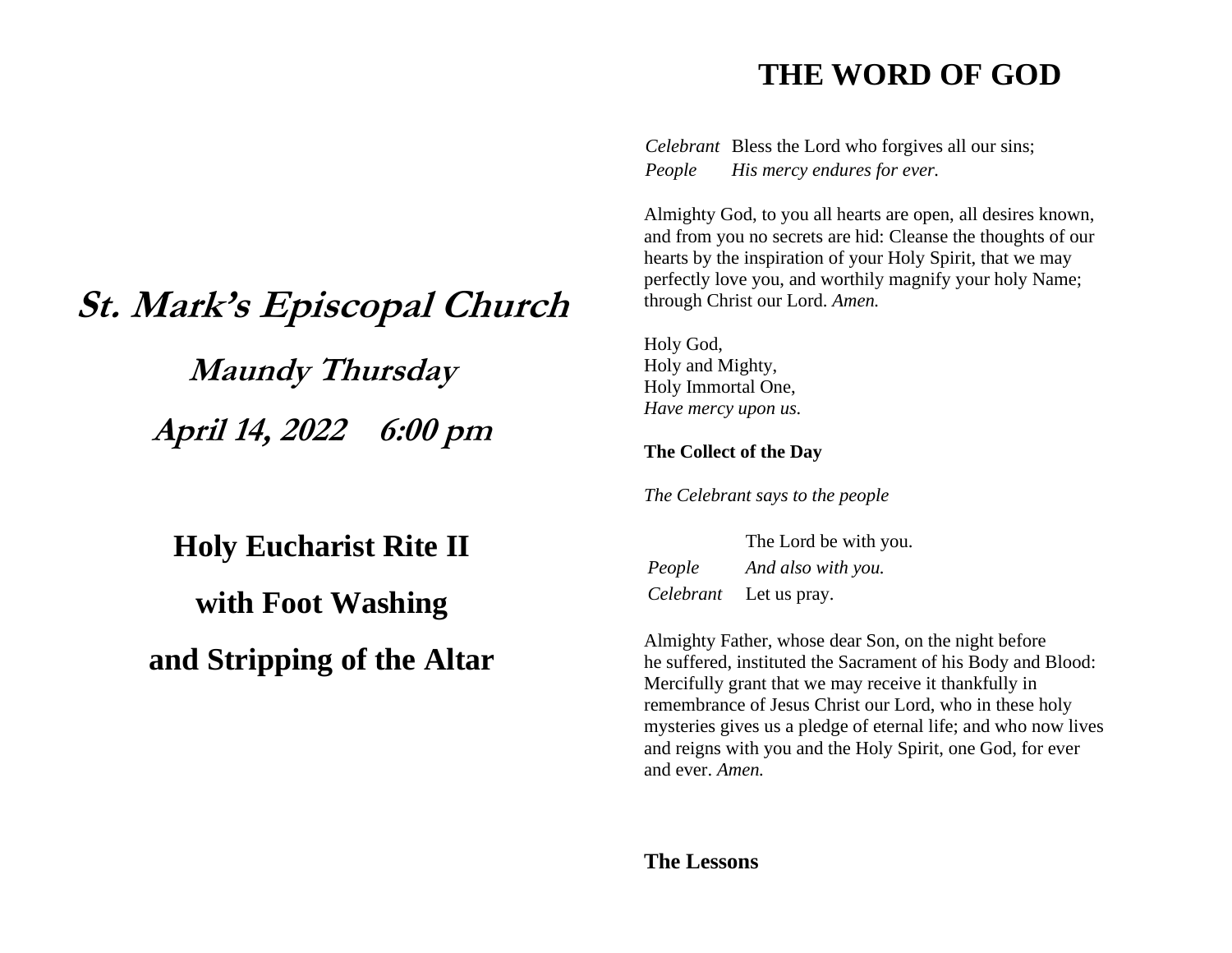#### **Exodus 12:1-14a**

The Lord said to Moses and Aaron in the land of Egypt: This month shall mark for you the beginning of months; it shall be the first month of the year for you. Tell the whole congregation of Israel that on the tenth of this month they are to take a lamb for each family, a lamb for each household. If a household is too small for a whole lamb, it shall join its closest neighbor in obtaining one; the lamb shall be divided in proportion to the number of people who eat of it. Your lamb shall be without blemish, a year-old male; you may take it from the sheep or from the goats. You shall keep it until the fourteenth day of this month; then the whole assembled congregation of Israel shall slaughter it at twilight. They shall take some of the blood and put it on the two doorposts and the lintel of the houses in which they eat it. They shall eat the lamb that same night; they shall eat it roasted over the fire with unleavened bread and bitter herbs. Do not eat any of it raw or boiled in water, but roasted over the fire, with its head, legs, and inner organs. You shall let none of it remain until the morning; anything that remains until the morning you shall burn. This is how you shall eat it: your loins girded, your sandals on your feet, and your staff in your hand; and you shall eat it hurriedly. It is the passover of the Lord. For I will pass through the land of Egypt that night, and I will strike down every firstborn in the land of Egypt, both human beings and animals; on all the gods of Egypt I will execute judgments: I am the Lord. The blood shall be a sign for you on the houses where you live: when I see the blood, I will pass over you, and no plague shall destroy you when I strike the land of Egypt. This day shall be a day of remembrance for you. You shall celebrate it as a festival to the Lord; throughout your generations you shall observe it as a perpetual ordinance.

 The Word of the Lord. *People Thanks be to God*

#### **Psalm 116: 1, 10-17**

1 I love the LORD, because he has heard the voice of my supplication, \* because he has inclined his ear to me whenever I called upon him.

10 How shall I repay the LORD \* for all the good things he has done for me?

- 11 I will lift up the cup of salvation \* and call upon the Name of the LORD.
- 12 I will fulfill my vows to the LORD \* in the presence of all his people.
- 13 Precious in the sight of the LORD \* is the death of his servants.
- 14 O LORD, I am your servant; \* I am your servant and the child of your handmaid; you have freed me from my bonds.
- 15 I will offer you the sacrifice of thanksgiving \* and call upon the Name of the LORD.
- 16 I will fulfill my vows to the LORD \* in the presence of all his people,
- 17 In the courts of the LORD'S house, \* in the midst of you, O Jerusalem.

#### **1 Corinthians 11:23-26**

For I received from the Lord what I also handed on to you, that the Lord Jesus on the night when he was betrayed took a loaf of bread, and when he had given thanks, he broke it and said, "This is my body that is for you. Do this in remembrance of me." In the same way he took the cup also, after supper, saying, "This cup is the new covenant in my blood. Do this, as often as you drink it, in remembrance of me." For as often as you eat this bread and drink the cup, you proclaim the Lord's death until he comes.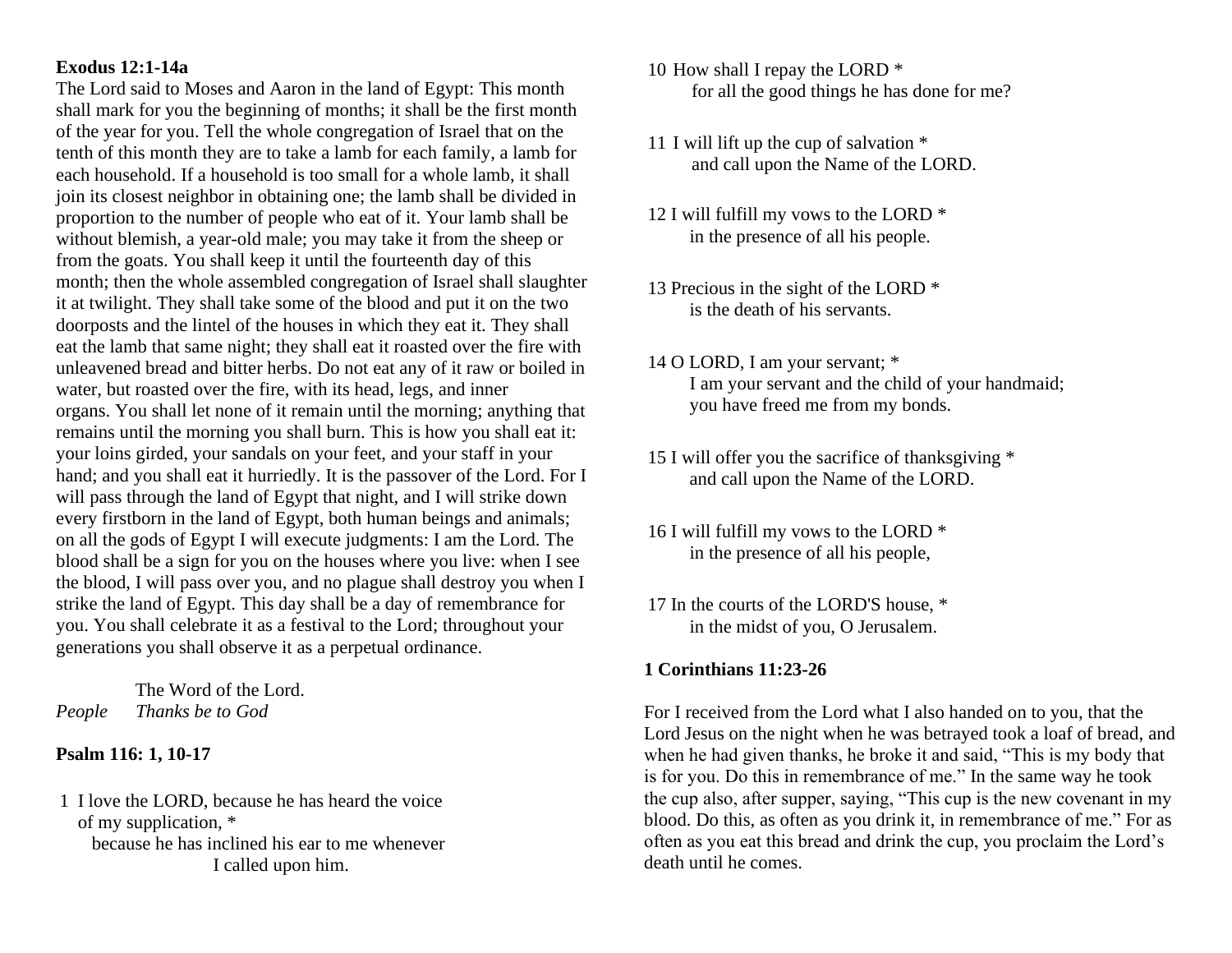The Word of the Lord. *People Thanks be to God*

> The Holy Gospel of our Savior, Jesus Christ according to John.

*People Glory to you, Lord Christ*

#### **John 13:1-17, 31b-35**

Now before the festival of the Passover, Jesus knew that his hour had come to depart from this world and go to the Father. Having loved his own who were in the world, he loved them to the end. The devil had already put it into the heart of Judas son of Simon Iscariot to betray him. And during supper Jesus, knowing that the Father had given all things into his hands, and that he had come from God and was going to God, got up from the table, took off his outer robe, and tied a towel around himself. Then he poured water into a basin and began to wash the disciples' feet and to wipe them with the towel that was tied around him. He came to Simon Peter, who said to him, "Lord, are you going to wash my feet?" Jesus answered, "You do not know now what I am doing, but later you will understand." Peter said to him, "You will never wash my feet." Jesus answered, "Unless I wash you, you have no share with me." Simon Peter said to him, "Lord, not my feet only but also my hands and my head!" Jesus said to him, "One who has bathed does not need to wash, except for the feet, but is entirely clean. And you are clean, though not all of you." For he knew who was to betray him; for this reason he said, "Not all of you are clean." After he had washed their feet, had put on his robe, and had returned to the table, he said to them, "Do you know what I have done to you? You call me Teacher and Lord—and you are right, for that is what I am. So if I, your Lord and Teacher, have washed your feet, you also ought to wash one another's feet. For I have set you an example, that you also should do as I have done to you. Very truly, I tell you, servants are not greater than their master, nor are messengers greater than the one who sent them. If you know these things, you are blessed if you do them.

The Gospel of the Lord. *People Praise to you, Lord Christ.*

**The Sermon** The Rev. Nancy L. Threadgill

#### **Ceremony of Foot Washing**

The Lord Jesus, after he had supped with his disciples and had washed their feet, said to them, "Do you know what I, your Lord and Master, have done to you? I have given you an example, that you should do as I have done."

*Peace is my last gift to you, my own peace I now leave with you; peace which the world cannot give, I give to you.*

I give you a new commandment: Love one another as I have loved you.

*Peace is my last gift to you, my own peace I now leave with you; peace which the world cannot give, I give to you.*

By this shall the world know that you are my disciples: That you have love for one another.

### **The Prayers of the People**

#### **Form VI**

*The Leader and People pray responsively*

In peace, we pray to you, Lord God.

#### *Silence*

For all people in their daily life and work; *For our families, friends, and neighbors, and for those who are alone.*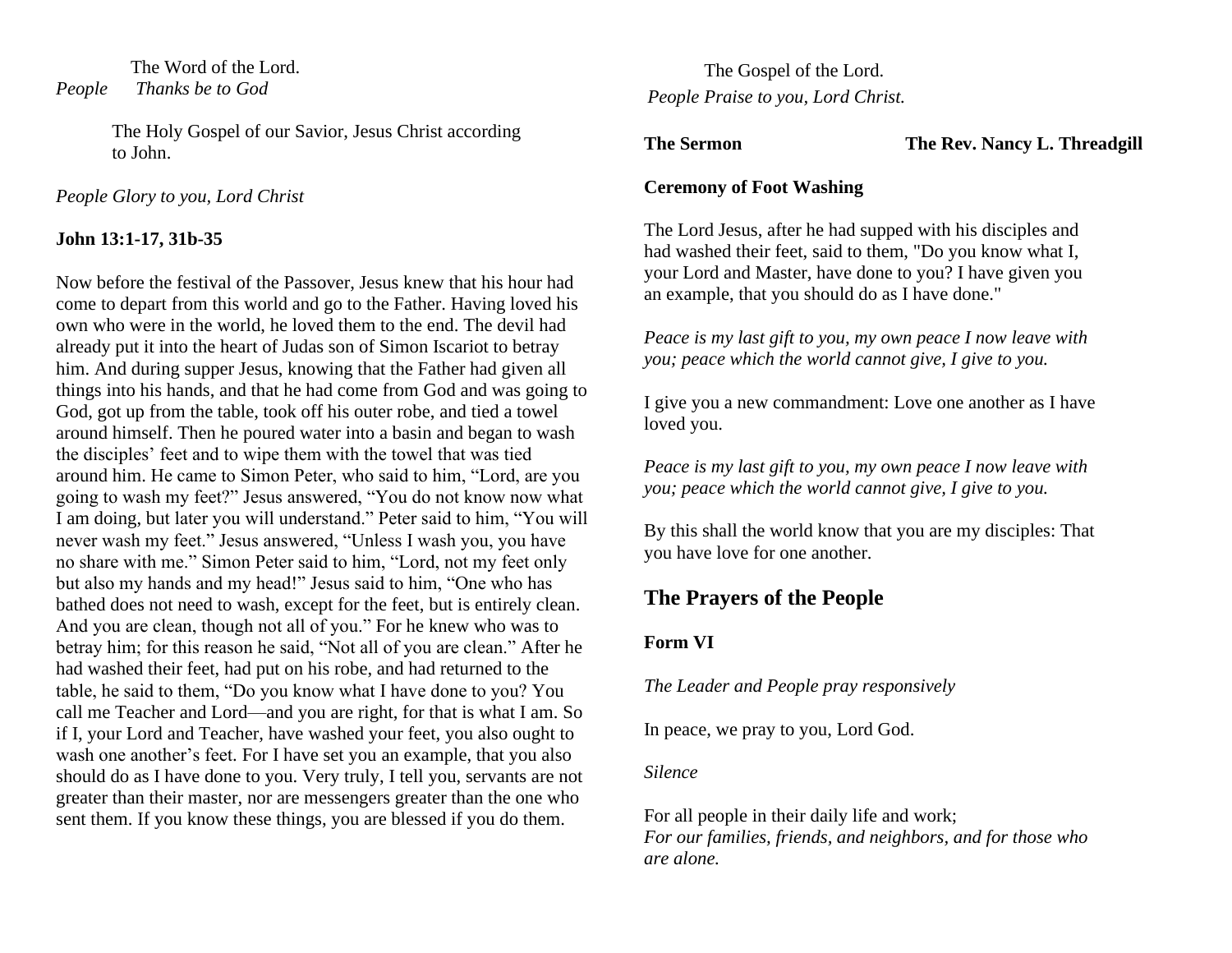For this community, the nation, and the world; *For all who work for justice, freedom, and peace.*

For the just and proper use of your creation; *For the victims of hunger, fear, injustice, and oppression.*

For all who are in danger, sorrow, or any kind of trouble; *For those who minister to the sick, the friendless, and the needy.*

For the peace and unity of the Church of God; *For all who proclaim the Gospel, and all who seek the Truth.*

For Michael, our Presiding Bishop, and Ketlen, our Bishop; and for all bishops and other ministers; *For all who serve God in his Church.*

For the special needs and concerns of this congregation.

*Silence*

*The People may add their own petitions*

Hear us, Lord; *For your mercy is great.*

We thank you, Lord, for all the blessings of this life.

*Silence*

*The People may add their own thanksgivings*

We will exalt you, O God our King; *And praise your Name for ever and ever.*

We pray for all who have died, that they may have a place in your eternal kingdom.

#### *Silence*

*The People may add their own petitions*

Lord, let your loving-kindness be upon them; *Who put their trust in you.*

We pray to you also for the forgiveness of our sins.

*Silence may be kept.*

*Leader and People*

*Have mercy upon us, most merciful Father; in your compassion forgive us our sins, known and unknown, things done and left undone; and so uphold us by your Spirit that we may live and serve you in newness of life, to the honor and glory of your Name; through Jesus Christ our Lord. Amen.*

*The Priest, stands and says*

Almighty God have mercy on you, forgive you all your sins through our Lord Jesus Christ, strengthen you in all goodness, and by the power of the Holy Spirit keep you in eternal life. *Amen.*

#### **The Peace**

*The Celebrant says to the people*

 The peace of the Lord be always with you. *People And also with you.*

Then the Ministers and People may greet one another in the name of the Lord.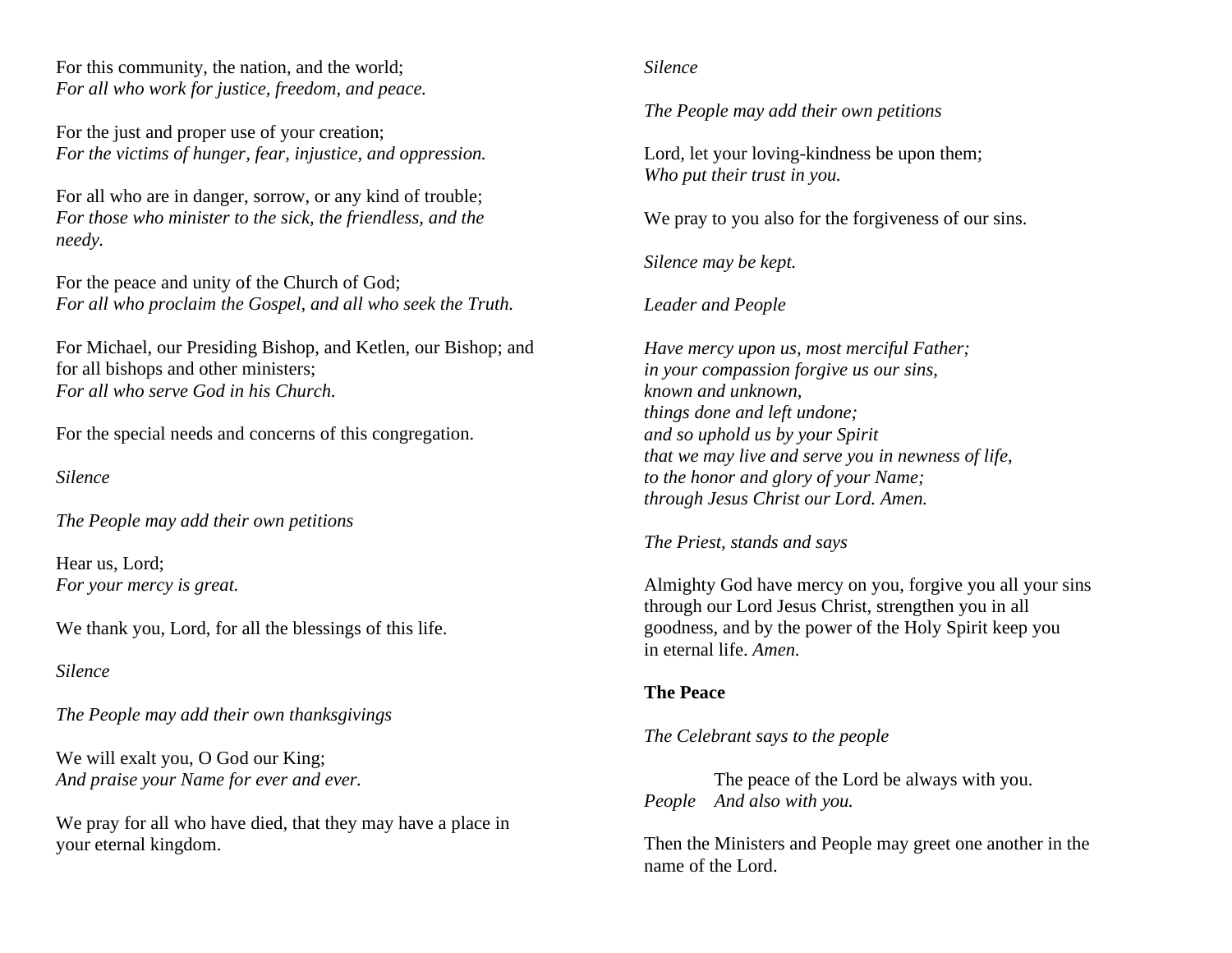## **The Holy Communion**

#### **The Great Thanksgiving**

Offer to God a sacrifice of thanksgiving, and make good your vows to the Most High. *Psalm 50:14*

#### **Eucharistic Prayer A**

The Lord be with you. *People And also with you. Celebrant* Lift up your hearts. *People We lift them to the Lord*. *Celebrant* Let us give thanks to the Lord our God. *People It is right to give God thanks and praise*.

#### *Then, facing the Holy Table, the Celebrant proceeds*

It is right, and a good and joyful thing, always and everywhere to give thanks to you, Father Almighty, Creator of heaven and earth.

Through Jesus Christ our Lord. For our sins he was lifted high upon the cross, that he might draw the whole world to himself; and, by his suffering and death, he became the source of eternal salvation for all who put their trust in him.

Therefore we praise you, joining our voices with Angels and Archangels and with all the company of heaven, who for ever sing this hymn to proclaim the glory of your Name:

#### *Celebrant and People*

*Holy, Holy, Holy Lord, God of power and might, heaven and earth are full of your glory. Hosanna in the highest.*

*Blessed is he who comes in the name of the Lord. Hosanna in the highest.*

Holy and gracious Father: In your infinite love you made us for yourself, and, when we had fallen into sin and become subject to evil and death, you, in your mercy, sent Jesus Christ, your only and eternal Son, to share our human nature, to live and die as one of us, to reconcile us to you, the God and Father of all.

He stretched out his arms upon the cross, and offered himself, in obedience to your will, a perfect sacrifice for the whole world.

On the night he was handed over to suffering and death, our Lord Jesus Christ took bread; and when he had given thanks to you, he broke it, and gave it to his disciples, and said, "Take, eat: This is my Body, which is given for you. Do this for the remembrance of me."

After supper he took the cup of wine; and when he had given thanks, he gave it to them, and said, "Drink this, all of you: This is my Blood of the new Covenant, which is shed for you and for many for the forgiveness of sins. Whenever you drink it, do this for the remembrance of me."

Therefore we proclaim the mystery of faith:

#### *Celebrant and People*

*Christ has died. Christ is risen. Christ will come again.*

#### *The Celebrant continues*

We celebrate the memorial of our redemption, O Father, in this sacrifice of praise and thanksgiving. Recalling his death, resurrection, and ascension, we offer you these gifts.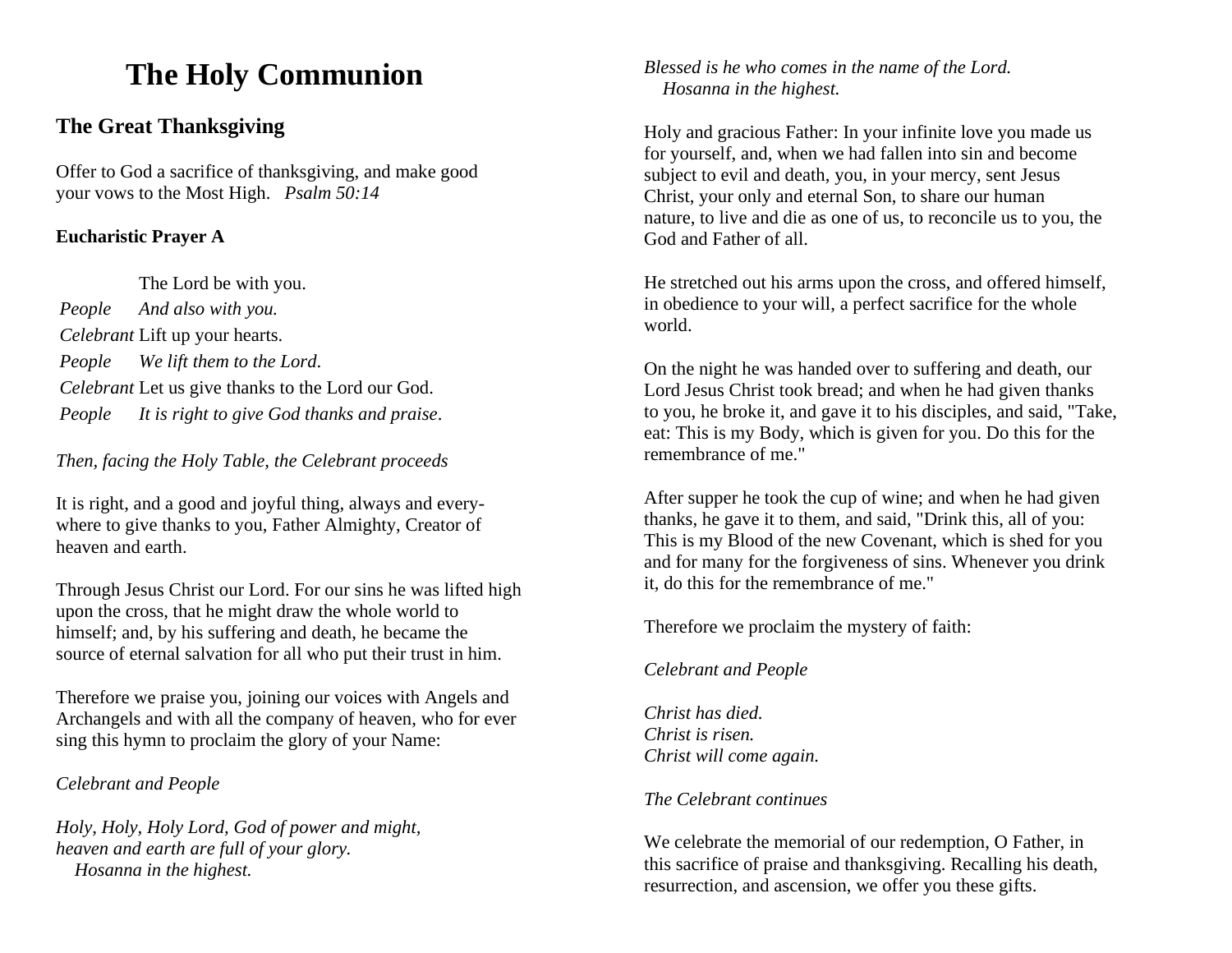Sanctify them by your Holy Spirit to be for your people the Body and Blood of your Son, the holy food and drink of new and unending life in him. Sanctify us also that we may faithfully receive this holy Sacrament, and serve you in unity, constancy, and peace; and at the last day bring us with all your saints into the joy of your eternal kingdom.

All this we ask through your Son Jesus Christ: By him, and with him, and in him, in the unity of the Holy Spirit all honor and glory is yours, Almighty Father, now and for ever. *AMEN.*

our Savior Christ

 *on earth as in heaven.*

 *who sin against us.*

*For the kingdom, the power, and the glory are yours, now and for ever. Amen.*

| And now, as our Savior | As our Savior  |
|------------------------|----------------|
| Christ has taught us,  | has taught us, |
| we are bold to say,    | we now pray,   |

*Our Father, who art in heaven, hallowed be thy Name, thy kingdom come, thy will be done, on earth as it is in heaven. Give us this day our daily bread. Give us today our daily bread. And forgive us our trespasses, as we forgive those who trespass against us. And lead us not into temptation, Save us from the time of trial, but deliver us from evil. Our Father in heaven, hallowed be your Name, your kingdom come, your will be done, Forgive us our sins as we forgive those and deliver us from evil.*

*For thine is the kingdom, and the power, and the glory, for ever and ever. Amen.*

#### **The Breaking of the Bread**

*The Celebrant breaks the consecrated Bread.*

*A period of silence is kept.*

Christ our Passover is sacrificed for us; *Therefore let us keep the feast.*

*Facing the people, the Celebrant says the following Invitation*

The Gifts of God for the People of God.

Take them in remembrance that Christ died for you, and feed on him in your hearts by faith, with thanksgiving.

For those unable to receive the physical Communion at this time please pray the following with me:

 *My Jesus, I believe that you are truly present in the Blessed Sacrament of the Altar. I desire to offer you praise and thanksgiving as I proclaim your resurrection. I love you above all things, and long for you in my soul. Since I cannot receive you in the Sacrament of your Body and Blood, come spiritually into my heart. Cleanse and strengthen me with your grace, Lord Jesus, and let me never be separated from you. May I live in you, and you in me, in this life and in the life to come. Amen.*

#### Let us pray.

#### *Celebrant and People*

*Eternal God, heavenly Father, you have graciously accepted us as living members of your Son our Savior Jesus Christ, and you have fed us with spiritual food in the Sacrament of his Body and Blood. Send us now into the world in peace, and grant us strength and courage to love and serve you with gladness and singleness of heart; through Christ our Lord. Amen.*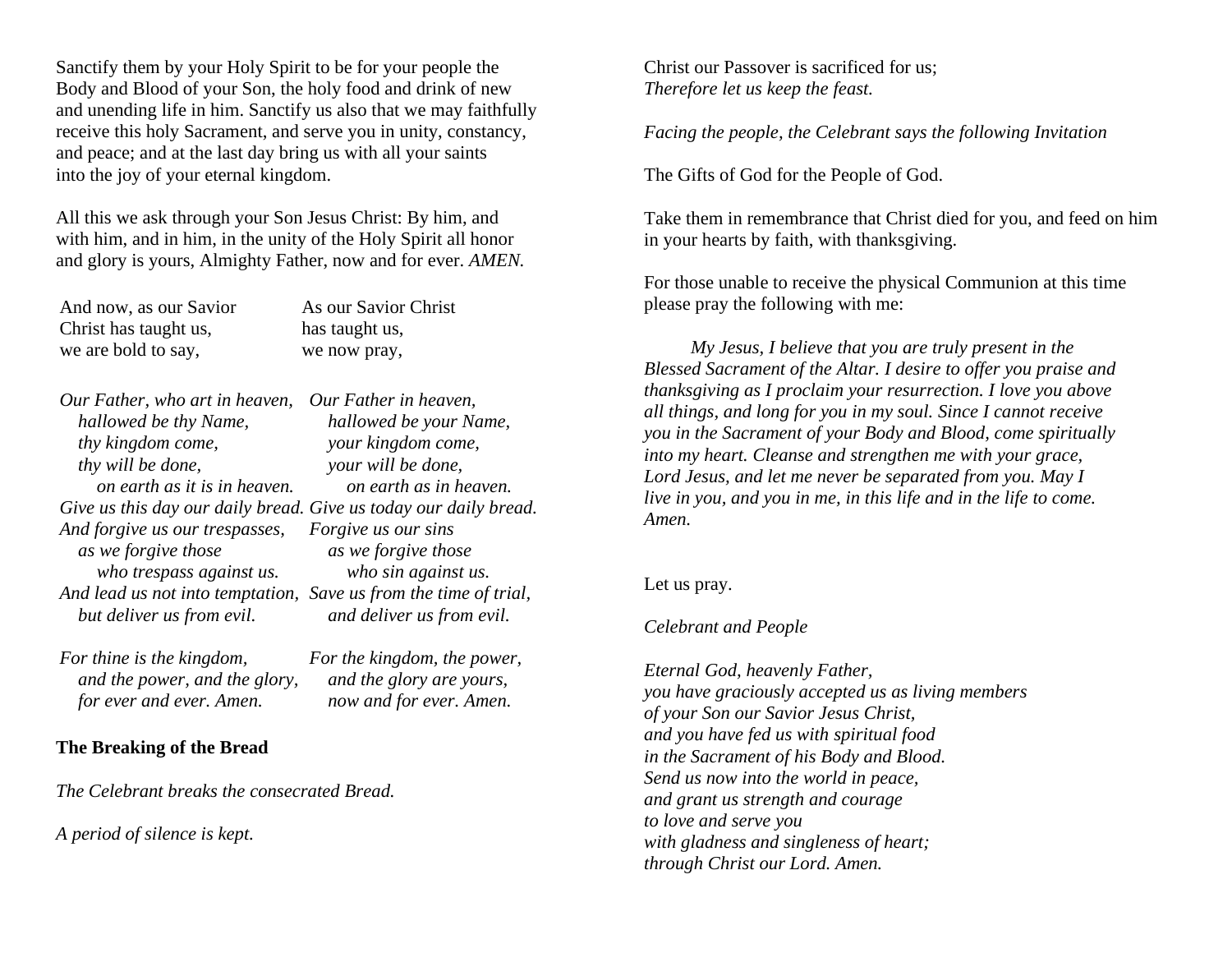#### **Blessing**

May the peace of God which passes all understanding keep your hearts and minds in the knowledge of God and of God's son Jesus Christ, our Lord, and the blessing of the Father, Son and Holy Spirit be with you now and always. Amen.

 Go in peace to love and serve the Lord. *People Thanks be to God*

From *Book of Common Prayer 1979* Hymns from *Hymnal 1982* 

If you would like to support the ministries of St. Mark's, please go to the "Donate" page of our website

(<https://saintmarksjohnstown.com/give-to-support-st-marks-and> [-its-ministries/](https://saintmarksjohnstown.com/give-to-support-st-marks-and) ) to see the many ways that you can contribute and make your donation by Paypal or credit card. Pledge payments also can be made online through the "Donate" page.

> *Sharing Christ's love unconditionally through transformational worship and service*

**During the Stripping of the Altar, please read Psalm 22.**

**Psalm 22 BCP p. 610**

1 My God, my God, why have you forsaken me? \* and are so far from my cry and from the words of my distress?

- 2 O my God, I cry in the daytime, but you do not answer; \* by night as well, but I find no rest.
- 3 Yet you are the Holy One, \* enthroned upon the praises of Israel.
- 4 Our forefathers put their trust in you; \* they trusted, and you delivered them.
- 5 They cried out to you and were delivered; \* they trusted in you and were not put to shame.
- 6 But as for me, I am a worm and no man, \* scorned by all and despised by the people.
- 7 All who see me laugh me to scorn; \* they curl their lips and wag their heads, saying,
- 8 "He trusted in the LORD; let him deliver him; \* let him rescue him, if he delights in him."
- 9 Yet you are he who took me out of the womb, \* and kept me safe upon my mother's breast.
- 10 I have been entrusted to you ever since I was born; \* you were my God when I was still in my mother's womb.
- 11 Be not far from me, for trouble is near, \* and there is none to help.
- 12 Many young bulls encircle me; \* strong bulls of Bashan surround me.